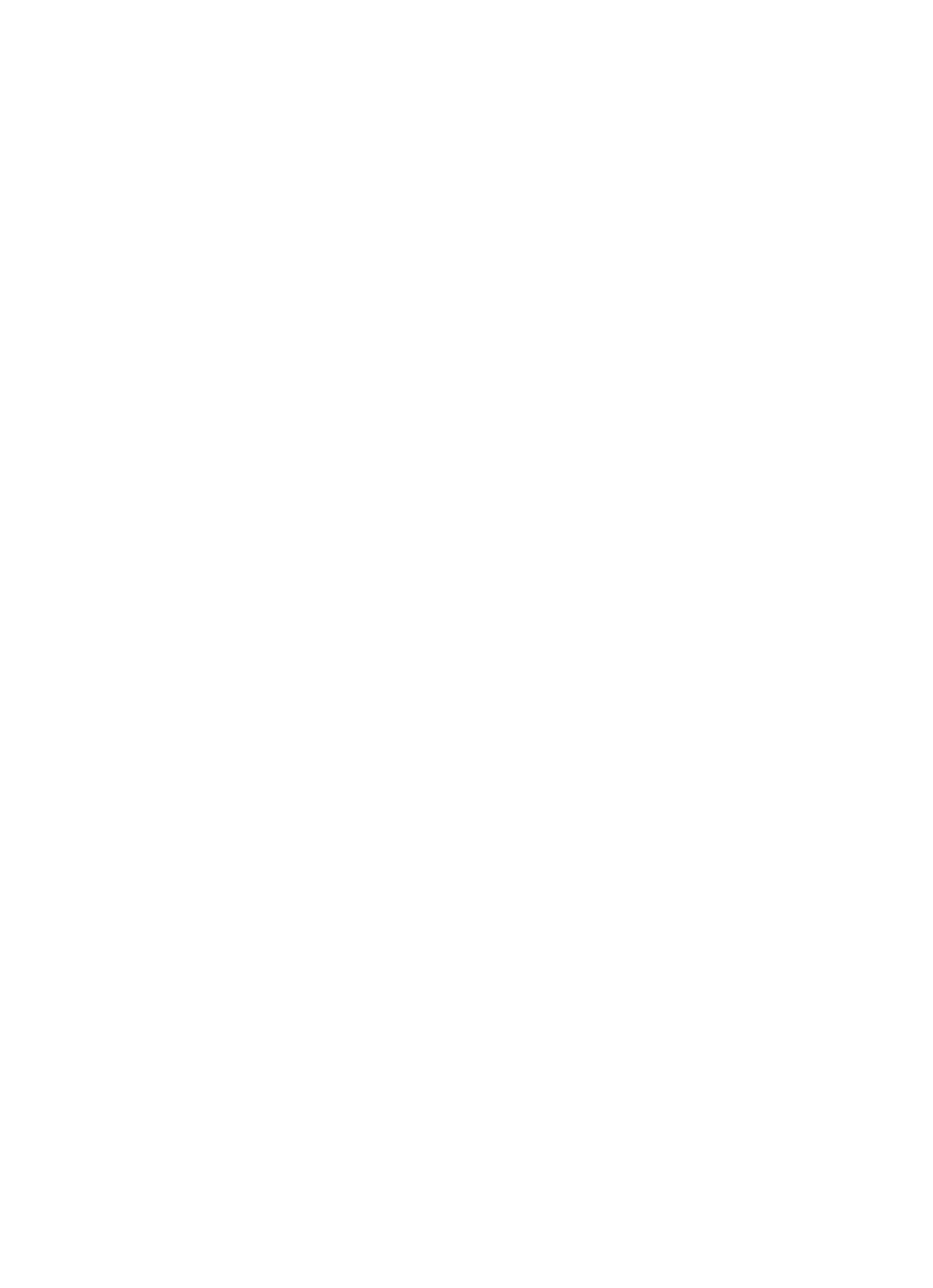certain products. According to [11], Faith is a form of Trust based on past experiences or evidence.

A new research path is also discovered on the influence of Faith variable toward Risk Perception variable. The underlying theory has not yet been discovered in some research journals. The underlying theory in this study includes the one proposed by Luhmann (2000), wherein the difference between Faith and Trust depends on the individual capability to differentiate Danger from Risk.

Based on the background of the study, this study aims to explore deeper the influence of store image toward the faith and also its impact on the risk perception and purchasing interest.

# **2 Literature Review**

### **2.1 The Influence of Store Image Variable toward Faith**

The theoretical basis of Store Image toward Faith includes stating that the economic reasons to create a strong position in the market is based on the theory that the synchronization of the purpose of the market targeting strategy and consumer's perception of Store Image constitutes a consumer loyalty to a store. This argument is based on the assumption that the sellers attempt to attract consumers to their stores through the image they construct by emphasizing certain factors namely the product quality and store design. This will be effective if the chosen factors are suitable for the consumers' perception. Individuals are influenced by their environment and sellers can manipulate the marketing to convince the consumers that satisfaction will be achieved through purchasing the promoted products. Consumers form a set of faith toward stores and decide whether the purchasing environment reflects the type of store they want to see to purchase [37]. Therefore, if the sellers can identify the store attributes that are interesting to a segment of consumer, there is a possibility to manipulate the physical components and psychological pictures to attract the consumers without losing the pre-existing consumers. If the sellers apply a marketing strategy with different criteria of store placement from the targeted consumers' selection criteria, the sales could disappear and the marketing budget will be wasted. The sellers' intention about the store placement is

not always the same with consumers' perception, because the targeted consumers' mindset must be able to be identified by the sellers [3]. This theory indicates that there is an interconnected relationship between the Store Image and Faith wherein the sellers will create and establish the Store Image in accordance with the consumers' expectation so that they have a Faith toward the store and eventually the sellers will be able to attract consumers to purchase and be loyal to the store.

H1: Store Image is influential to Faith

#### **2.2 The Influence of Store Image Variable toward Risk Perception**

The theoretical basis of Store Image on Risk Perception indicates that some strategies of private label to attract consumers to repeat the purchase are: (1) Developing a partnership with famous celebrities, experts, or institutional authority; (2) Developing a partnership with a more notable supplier; (3) Re-introducing products that have a strong brand awareness but have fallen into retail world. Brands can be recycled. Sellers can add logos on the Store Image by reviving classy brands that were once dismissed but had not lost the image. Recycled brands can help the sellers to achieve differentiation through the exclusivity and attract consumers who do not want to take risks in buying unpopular brands. (4) Brand the whole department or business instead of the product line. Basically, the one related the most to Store Image is the store brand (Hawkins and Mothersbaugh, 2010:595). Therefore, from that theory, it can be seen that there is an interconnected relationship between Store Image and Risk Perception, that there is a part of consumers who do not want to take risks on brand names or store brand or Store Image they are not familiar with.

The empirical foundation of Store Image studies toward Risk Perception was conducted, wherein the findings indicate a negative and significant relationship between Store Image and Functional, Psychosocial, and Financial risks in two retail stores in the Netherlands. Yet, one retail store showed a significant positive relationship. A research by [9] showed that there is a significant negative relationship between Store Image and Risk Perception found in a developing market in Brazil. Based on the theoretical and empirical foundations, established a hypothesis as follows:

H2: Store Image influences the Risk Perception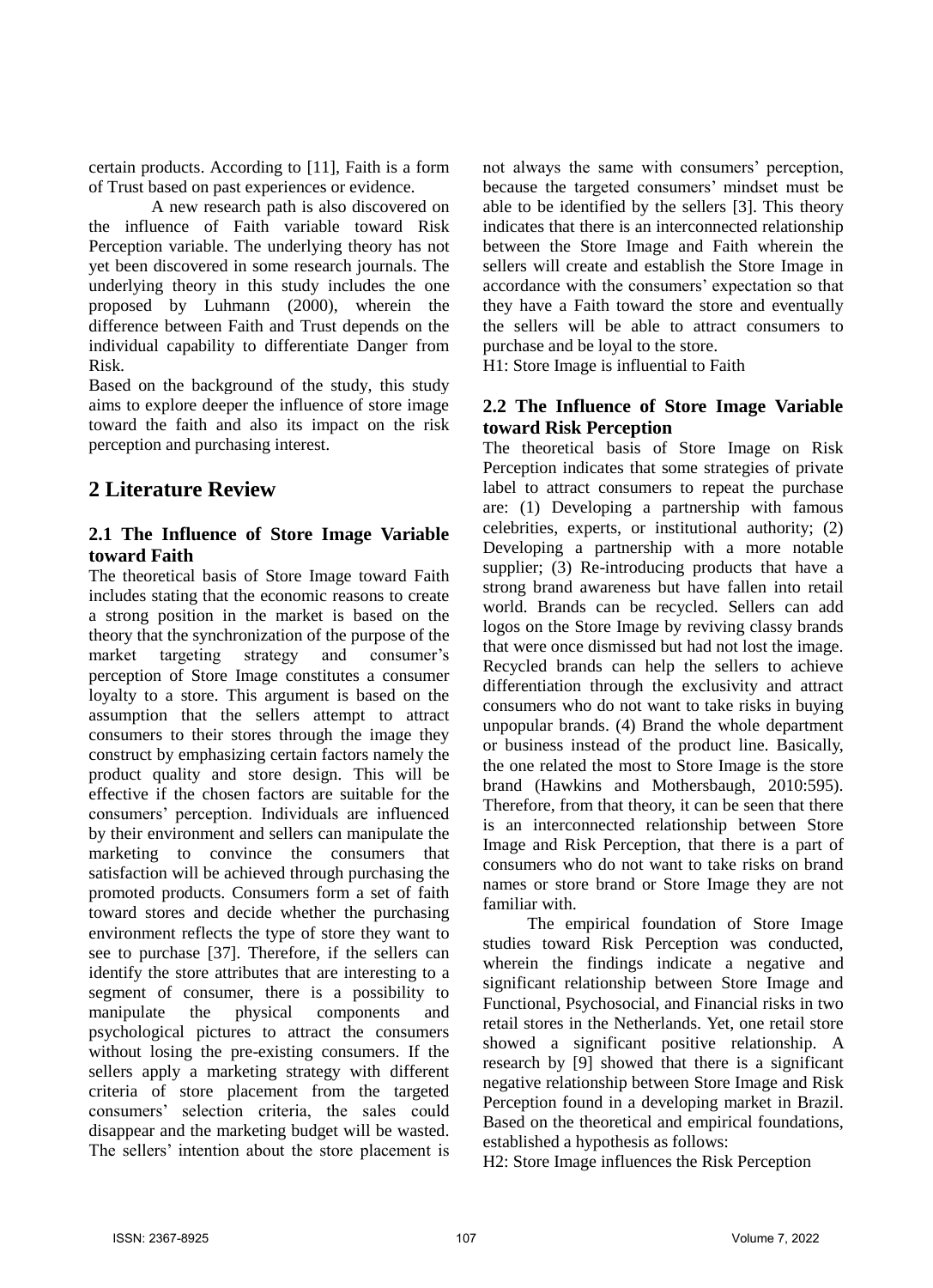## **2.3 The Influence of Store Image Variable toward Purchase Interest**

The theoretical basis of Store Image on Purchase Interest states that the key factor in persuading the consumers' initial perception toward the seller is that the seller must be able to present an effective Store Image, as well as providing a conducive shopping environment to increase the sales. The principle is an effective store planning and presentation and product design so that there are more consumers exposed to the products thus increasing the tendency of the Purchase Interest. This is very dependent on the design of the name, logo, and visual appearance of the store to convey the image to a targeted segment of the market. Even though retailers work hard to improve their image, the true store image is the combination of all messages received by the consumers from advertisements up to stories they hear from colleagues toward the store itself. The theory shows that there is a connection between Store Image and Purchase Interest wherein if the sellers are able to present an effective Store Image in accordance with the targeted segment of the market, eventually, it will increase the targeted consumers' Purchase Interest.

The empirical basis of Store Image on Purchasing Interest provided a significant positive connection between Store Image and Purchasing Interest [16]. A study by Park and Lennon showed that there is a significant positive connection between Store Image and Purchase Interest [38]. A study that shows there is a significant positive relationship between Store Image and Purchase Interest [1]. A study by [46] showed that there is a significant positive relationship between Store Image and Purchase Interest. A study by [13] indicates that there is a significant positive relationship between Store Image and Purchase Interest. There is a significant positive relationship between Store Image and Purchase Interest. A study by [6] indicates that there is a significant positive relationship between Store Image and Purchase Interest. The overall findings are that the national brand equity and Store Image influence the perception of quality and Purchase Interest for cobranded products. Store Image does not only affect the Purchase Interest indirectly through quality perception but also directly affects the Purchase Interest. However, brand equity only affects

Purchase Interest indirectly through quality perception. A study by Das [7] shows that Store Image significantly and positively influences Purchase Interest. The findings also show that gender acts as a moderation variable toward Store Image, Loyalty, and Purchase Interest. A research by [26] indicates that there is a positive and significant relationship between Store Image and Purchase Interest from the products that are using a private label, in this case, is Etka. A study by [12] indicates that there is a positive and significant relationship between Store Image and Purchase Interest. A study by [4] shows that there is a positive and significant relationship between Store Image and Purchase Interest. Based on the theoretical and empirical foundations, established a hypothesis as follows:

H3: Store Image influences Purchasing Interest

## **2.4 The Influence of Faith Variable toward Risk Perception**

The theoretical basis of Faith variable on Risk Perception states that in the evaluation phase on the purchasing decision, consumers will make a choice on the brand and perhaps also form an intention to buy the most favorable brand. Yet, there are two factors that can intervene the purchasing intention and decision. The first one is the attitude toward others. How far others' attitude can limit someone's alternative choice depends on two aspects, which are the intensity of others' negative attitude toward the consumers' favorable alternatives and their motivation to consider others' preference. Influence from others become more complex when several close associates have a contradictive opinion and the consumer want to please them all. The second factor is the situational factors that are incidental, which can suddenly alter the purchase intention. This is why the choice on brand and purchase intention are not totally reliable as a predictor upon purchasing behavior. Similar to consumer decision to alter, postpone, or avoid purchasing decision is very influenced by the risk. The number of risks experienced is varied depending on the amount of money put at risk, a number of uncertain attributes, and the level of consumers' confidence (Kotler, 2002 : 100). The theory shows that there is an interconnected relationship between Faith and Risk Perception wherein the number of Risks felt by the consumers depends on the Faith within the consumers.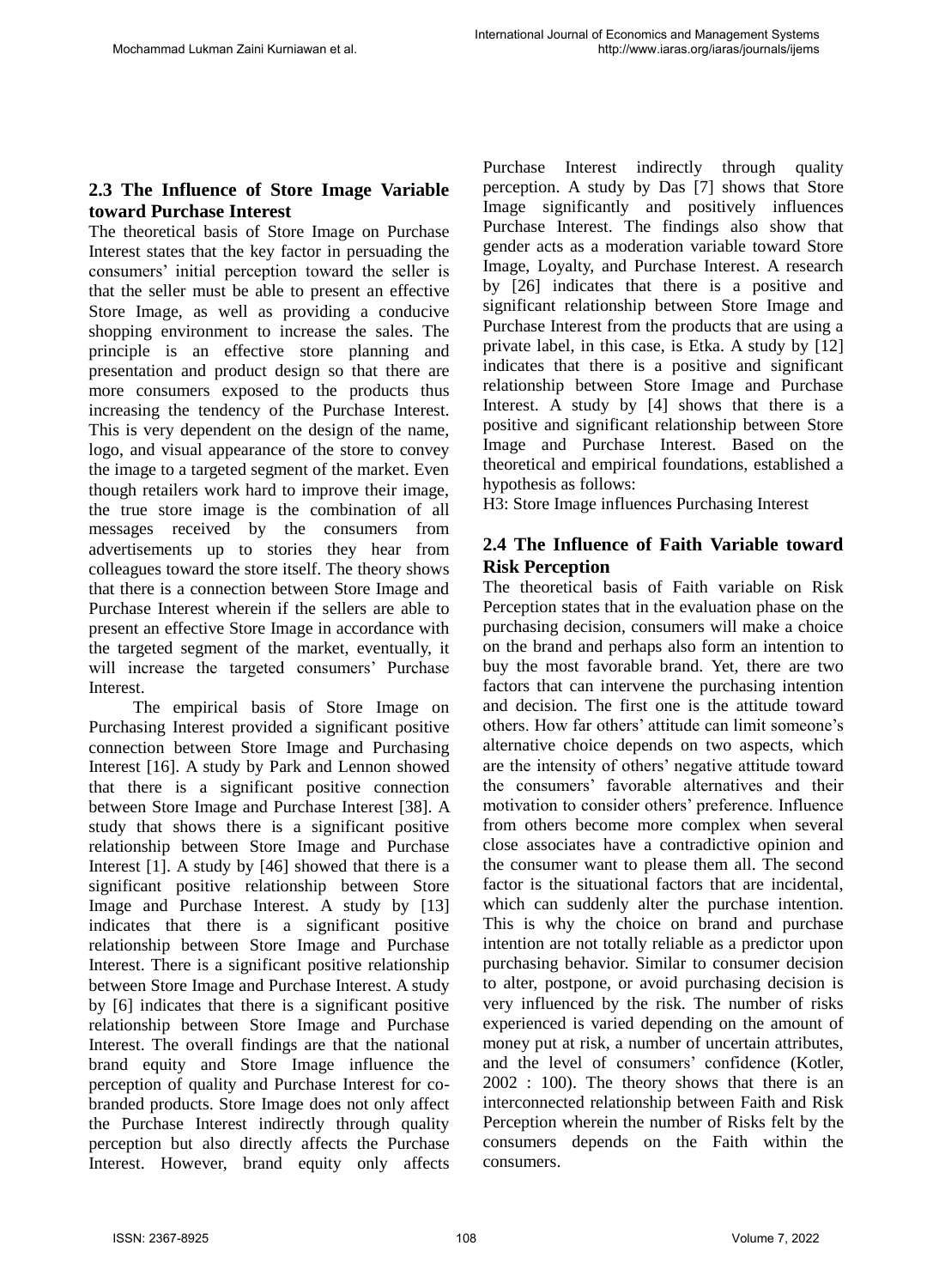The empirical basis of studies on Faith toward Risk Perception has not been much addressed in the previous research journals. Based on the theoretical basis, established a hypothesis as follows:

H4: Faith influences Risk Perception

### **2.5 The Influence of Faith Variable toward Purchasing Interest**

The theoretical basis of Faith toward Purchase Interest states that when the consumer is exposed to promotion as information regarding the environment, then the model of cognitive processing of decision making will work as an effect of the promotion to the consumer. After the consumer is exposed to promotional information, then they will process the promotional communication and understand the meaning. Eventually, knowledge, meaning, and Faith that are the effects of promotion integrated with other knowledge to create a brand attitude and encourage purchase decision (this is a form of purchase interest) (Peter and Olson, 2010 : 412). The theory indicates that there is an interconnected relationship between Faith and Purchase Interest wherein Faith can create Purchase Interest.

The empirical basis of studies on Faith toward Purchase Interest is conducted by Laroche et al. (1996), wherein the findings show that the variable of Faith has a positive and significant relationship toward Purchase Interest in a brand treated as a sample. Faith has a positive and significant relationship toward Purchase Interest. A study by [4] indicates that Faith has a positive and significant relationship toward Purchase Interest. Based on the theoretical and empirical foundation, established a hypothesis as follows:

H5 : Faith influences Purchase Interest

## **2.6 The Influence of Risk Perception Variable toward Purchase Interest**

The theoretical basis of Risk Perception toward Purchase Interest states that consumer satisfaction is determined by a post-purchase evaluation over a product or service. Consumers must evaluate the significance of their own choices when they integrate the products into their daily lives. Satisfaction is important for the sellers as it influences future sales. The concept of marketing indicates that consumer satisfaction must be a focal

point of marketing practices. Studies show that positive satisfaction affects consumer Purchase Interest. Other studies show that satisfied consumers would be willing to purchase more for themselves what they consider favorable. The newest studies reveal that the high level of satisfaction can be interpreted as brand loyalty, which is the strategic objective that is the most important of marketing management around the world. Besides, consumers who have a long-term relationship with a brand show that the high risk faced by them will shift due to the loyalty they generate [27]. The theory indicates that there is an interconnected relationship between Risk Perception and Purchase Interest wherein the consumer satisfaction will influence Purchase Interest and Risk Perception can be minimalized.

The empirical basis of studies on Risk Perception toward Purchase Interest include the ones conducted by Teo *and* Liu (2007), wherein the findings show that there is a negative and significant influence between the variables of Risk Perception toward Purchase Interest. A study by Chang *and* Chen [5] shows that there is a negative and significant influence between the variables of Risk Perception toward Purchase Interest. A study by Kim *et al.* (2008) shows that there is a negative and significant influence between the variables of Risk Perception toward Purchase Interest. A study by [46] shows that there is a negative and significant influence between the variables of Risk Perception toward Purchase Interest. A study by [9] shows that there is a negative and significant influence between the variables of Risk Perception toward Purchase Interest. A study by [19] shows that there is a negative and significant influence between the variables of Risk Perception toward Purchase Interest. A study by [29] shows that there is a negative and significant influence between the variables of Risk Perception toward Purchase Interest. A study by [32] shows that there is a negative and significant influence between the variables of Risk Perception toward Purchase Interest. A study by Erdil (2015) shows that there is a negative and significant influence between the variables of Risk Perception toward Purchase Interest. Based on the theoretical and empirical foundation, established a hypothesis as follows:

H<sup>6</sup> : Risk Perception influences Purchase Interest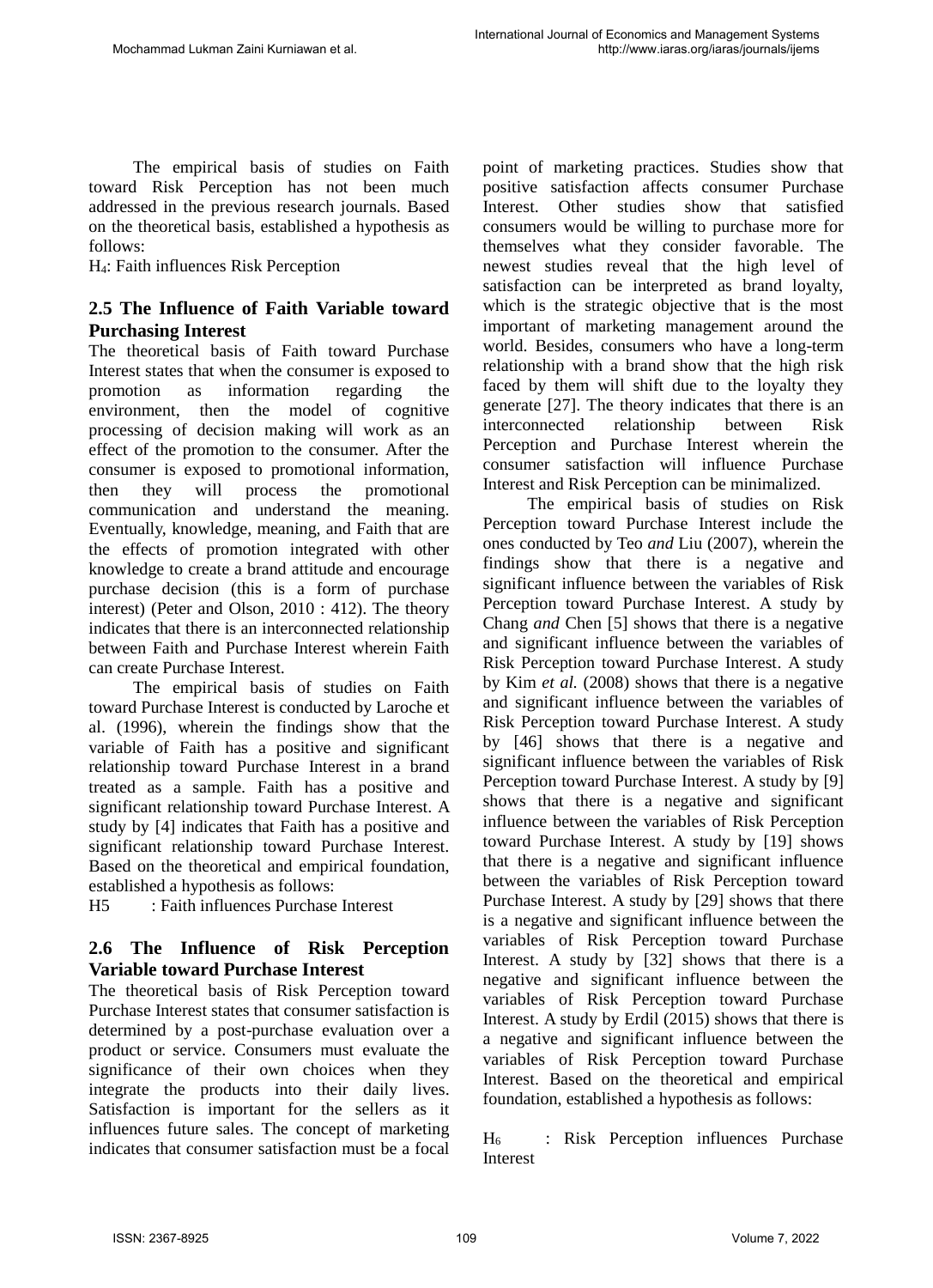## **3 Research Methods and Materials**

The research is located in three areas including Malang, Malang district, and Batu city. The three are well-known as Malang Raya areas. These areas are the biggest tourist areas in Jawa Timur and categorized as a tourist destination prioritized in the programs of the ministry of tourism of the Republic of Indonesia 2016-2019 (Dadang dan Kemenpar, 2016; PPN/Bappenas, 2016). Therefore, it encourages the development of the tourism industry, including the business of local food and gift products.

The determination of research location was done in a set of steps. First, by collecting the data on gift shops selling Malang and Batu local food within the area of Malang Raya from the relevant department (Disperindag dan Dinkop Mikro UKM), data from associations, and from the internet. The second step was to determine the level of popularity of these stores selling Malang and Batu local food based on the number of keywords put into Google Search Engine, because according to a study by Dou et al.,(2010), a search engine result on the internet can function as a driver in creating brand positioning in the world of e-commerce. The third step is creating a rank of the popularity of the stores selling Malang and Batu local food based on the number of keywords put into the google search engine. The fourth step is creating a table regarding the variables of Store Image, indicator of convenience, parking lot items, bathroom, rest area, and praying room. To make it more accurate, a rating parameter is involved in the google map to determine the research location. Furthermore, it is chosen as a research location based on the pre-determined criteria.

The characteristics of the population in this study is Infinite because the consumer of the stores selling Malang and Batu local food cannot be acknowledged certainly in terms of its quantity. The analysis unit in this study is consumers who have purchased the products from the stores selling Malang and Batu local food in Malang Raya, specifically the 15 stores that have been chosen in accordance with the criteria of the research location. The criteria of samples used in this study include: (1) The respondents are grown-up consumers. According to Hurlock et al., (1990), the limitation of maturity starts from 18 years old and above, (2) the respondents are consumers who purchase the

products on behalf of their personal initiative, (3) the respondents are consumers who have purchased products of stores selling Malang and Batu local food, such as Queen Apple, Kawi; Malang Strudel, Semeru; Pia Cap Mangkok, Suhat; Bu Noer Aneka Rasa, Ciliwung; Goedang Oleh Oleh, Simp Tenaga; Intip Malang Supenir, Gajahmada; Brawijaya Istana Oleh-oleh, Diponegoro; Toko Kayana Oleh-oleh Kota Batu, Sisir; Istana Oleh-oleh Deduwa, Diponegoro; Harum Manis Gallery Merchandise, Beji; Wisata Petik Madu, Lawang; Warung Es dan Kue Mungil Oleh-oleh Khas Malang, Randuagung; Malang Strudel, Singosari; Bakpao Telo SPAT, Sentul; Keripik Lumba-lumba, Turen.

The decision on the size of samples taken from the population refers to Hair et al., (2014 : 573) who argues that if the population's quantity is cannot be confirmed, the size of the sample can be justified with 15 respondents for every parameter. Based on that, the sample size can be decided to be 25 parameters  $X$  15 respondents = 375 respondents. Therefore, the number of respondents for every store (15 stores) is at least 25 individuals.

The method of data collection in this research is done through questionnaires. It will be distributed in the rest area or shop terrace to the respondents after the shop in 15 stores selling Malang and Batu local food that has been determined as the research locations. In the questionnaires, there are statements where the age of respondents is at least 18 years old and above and shop on behalf of personal initiative. After the consumers had a purchase transaction, usually they will take a rest or wait for colleagues/family members/other group members in the rest area or shop terrace, the researcher will approach the consumers and ask their consent to be a respondent in this study and to fill in the questionnaires voluntarily. If the consumers match the sample criteria, then the consumers will continue filling in the questionnaire and become the respondent of this study. After filling in the questionnaires, the questionnaires will be handed back to the research. then, the researcher will give an incentive as a form of gratitude.

The inferential analysis in this study uses the third generation of SEM (Structural Equation Modeling) which is GSCA (Generalized Structured Component Analysis) that was developed by [24]. The software used is GeSCA, which is an online, open source, and freeware that can be accessed through http://www.sem-gesca.org. Previously, the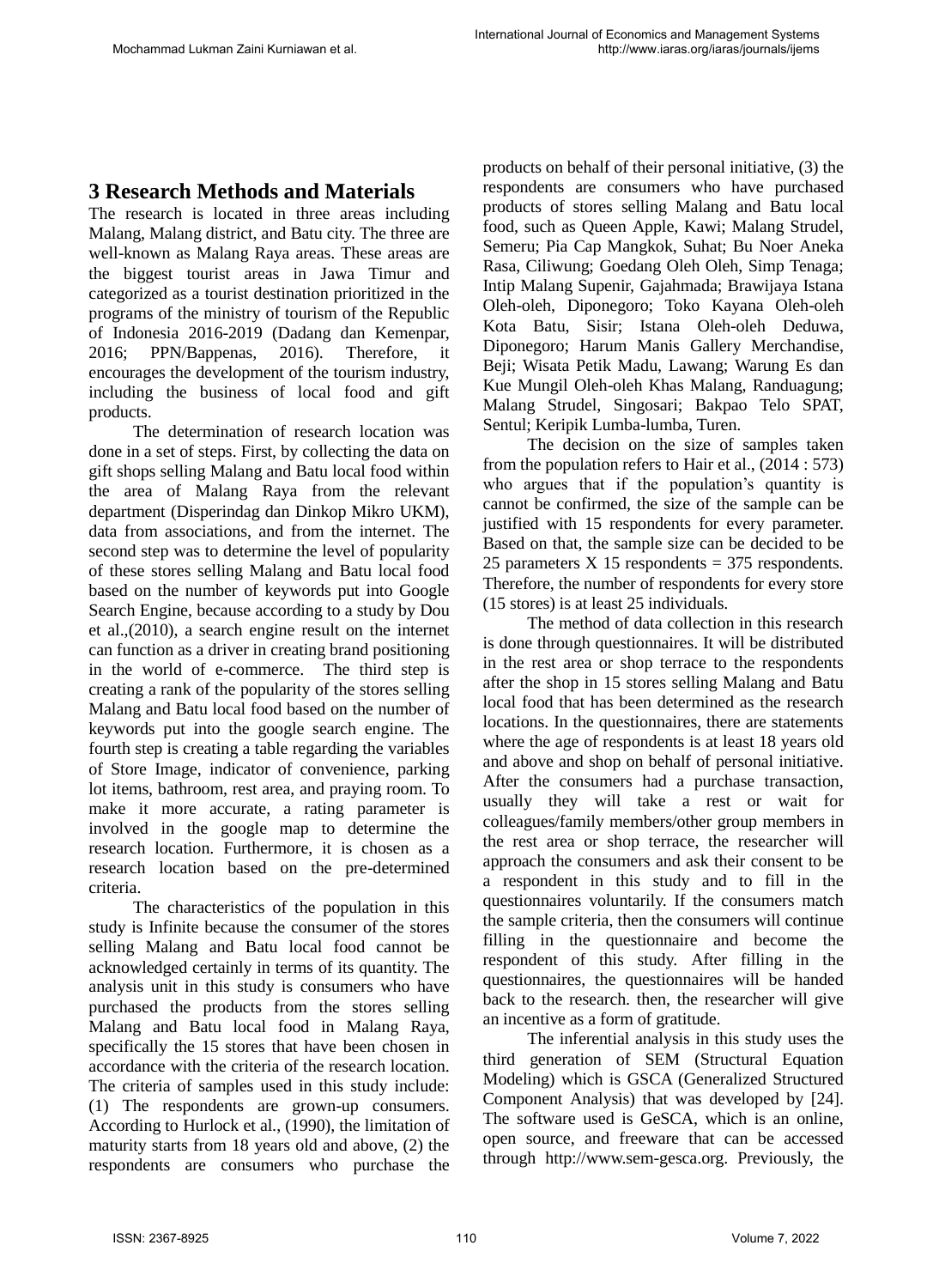first generation of SEM is the Covariance-Based SEM (CB-SEM) developed by Joreskog (1969) by using the Maximum Likelihood (ML) method. The software used includes: AMOS (Analysis of Moment Structure), EQS (Equations), LISREL (Linear Structural Relationship), and RAMONA (Reticular Action Model or Near Approximation). The second generation of SEM is Variance-Based SEM or PLS-SEM (Partial Least Square) developed by Wold and Jöreskog (1982) by using the Least Squares (LS) method. The software used includes PLS-Graph, SmartPLS, XLSTAT-PLS, and WarpPLS.

# **4 Findings and Discussion**

The hypothetical tests are aimed to examine the presence of influence of exogenous variables directly to the endogenous variables. The test can be acknowledged through the value of Critical Ratio (CR). The criteria state that if the value of Critical Ratio is starred (\*) ( $CR \geq T$ -table = 2,00) then it can be confirmed that there is a significant influence of exogenous variables directly to the endogenous variables. In this study, there are 15 (fifteen) hypotheses examined to acknowledge the influence of asymmetrical relationship between variables. Below is the test result of the structural and measurement model on the path diagram as depicted in Picture 2 below:

After the analysis using GSCA (Generalized Structured Component Analysis), acquired a result that among the 6 proposed hypotheses, there are 5 hypotheses approved and 1 denied. The one hypothesis is the store image that does not directly influence the purchase interest. However, through the mediator of faith and/or risk perception, it is acknowledged that there is an indirect influence that is significant and positive between the store image and purchase interest.

## **4.1 The Influence of Store Image to Faith (H1)**

Based on the GSCA analysis result, it is revealed a positive and significant influence between Stor e Image variable toward Faith variable with a co efficient value of 0,167 and Critical Ratio (CR) o f 2,020\*>t table(t=2,00,  $\alpha$ =5%). Therefore, Hypothe sis  $1$  (H<sub>1</sub>) that is the new path proposed in this s tudy is proven empirically as acceptable. The esti mation value marked positive (0.167) indicates th at the better Store Image to the consumers, the h igher the level of consumers' Faith. On the contr ary, the worse Store Image to the consumers, the lower the level of consumers' Faith.

It is also the same with the analysis result of t he hypothesis of indirect effect conducted to exami ne the presence of influence from the exogenous var iables indirectly to the endogenous variables throug h mediation variables. Based on the test, acquired a result where there is an influence of Store Image to ward Faith through Brand Introduction that creates a *t\_statistics* value of 2,186. That can be interpreted that there is significant influence between Store I mage and Faith through Brand Introductio.

The findings are a novelty due to the absence of previous empirical studies that examine the path of the influence of Store Image to Faith. Indeed this will be a contribution complementing the Consumer Decision Model argued by Howard *et al*., (1988) that becomes the basis of this dissertation research, specifically related to studies on consumer behavior on Malang and Batu gift shops within the area of Malang Raya.

One of the theories these findings support i s the statement by Fernie *et al.* (2003 : 223) which argued that in order to increase the consumers' faith, retailers can give a warranty, additional services, or technical support, for examples, in a purchase of electronics. Reviewed from the perspective of Store Image, the aspects recommended by Fernie *et al.*(2003 : 223) are the psychological attributes according to Martineau *and* Pierre (1958), affective attributes according to [38], and also the intangible attributes according to Pan *and* Zinkhan (2006).

The several explanations on analysis, either differential or inferential and literature review as mentioned above, proves that the novelty in this study that states the positive and significant relationship between Store Image toward Faith is acceptable as a new discovery supporting the theory of consumer behavior and Consumer Decision Model.

For entrepreneurs of gift shops, this finding can be a consideration in improving the marketi ng strategy. One of the attempts that need to be done is by improving consumer Faith through St ore Image and Brand Introduction as recommend ed by the findings of this study. The improvemen t of Store Image and Brand Introduction can be done in many ways and methods that are applica ble in accordance with each entrepreneur's capabi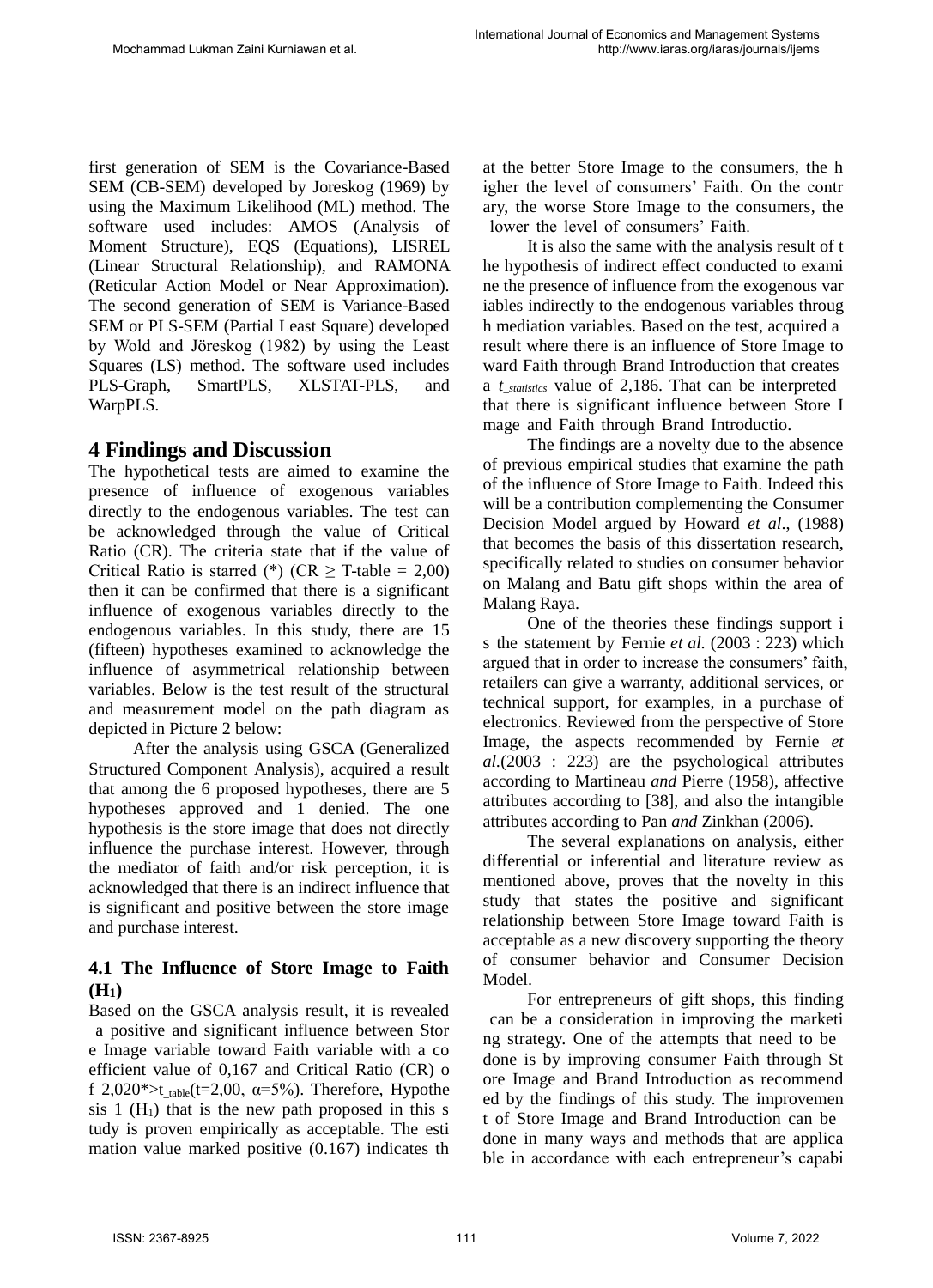lity.

## **4.2 The Influence of Store Image toward Risk Perception (H2)**

Based on the GSCA analysis result, it is revealed a positive and significant influence between Stor e Image variable toward Risk Perception variable with a coefficient value of -0,107 and Critical R atio (CR) of 2,060\*>t  $_{table}(t=2,00, \alpha=5\%)$ . Therefo re, Hypothesis  $2(H_2)$  that is the new path propos ed in this study is proven empirically as acceptab le. The estimation value marked negative (-0.107) indicates that the better Store Image to the cons umers, the lower the level of consumers' Risk Pe rception. On the contrary, the worse Store Image to the consumers, the higher the level of consum ers' Risk Perception.

The findings of this study will complement and strengthen the theory proposed by wherein some conventional private label strategies to attract consumers to come back is by implementing these: (1) Developing a partnership with famous celebrities, experts, or institutional authority; (2) Developing a partnership with a more popular supplier; (3) ) Re-introducing products that have a strong brand awareness but have fallen into retail world. Brands can be recycled. Sellers can add logos on the Store Image by reviving classy brands that were once dismissed but had not lost the image. Recycled brands can help the sellers to achieve differentiation through the exclusivity and attract consumers who do not want to take risks in buying unpopular brands. (4) Brand the whole department or business instead of the product line. Basically, the one related the most to Store Image is the store brand (Hawkins *and* Mothersbaugh, 2010 : 595). From those statements, especially the third point, it can be seen that there is an interconnected relationship between Store Image and Risk Perception, that there is a part of consumers who do not want to take risks on brand names or store brand or Store Image they are not familiar with.

This study does not support part of the previous research findings by [8] wherein the findings show that there is a significant positive relationship between Store Image and Functional and Financial Risks. Yet, this finding supports another research of [8] that revealed the negative significant relationship between Store Image and Social and Psychological Risks. A study by [8] entitled Store Image Influences in Consumers'

Perceptions of Store Brands: The Moderating Role of Value Consciousness in was only limited on the visitors of two supermarkets in Colombia (South America) as many as 600 individuals. Based on the limitation, the findings are only applicable to products and stores analyzed. Therefore, it cannot be generalized into product categories and other stores.

Furthermore, the coefficient analysis result of the indirect effect of Store Image toward Risk Perception through Faith constitutes a value of 0.042\*. this indicates that Store Image influences negatively and significantly toward Risk Perception through Faith. In other words, the higher the Faith caused by the better Store Image, the lower the Risk Perception is likely to be.

#### **4.3 The Influence of Store Image toward Purchase Interest (H3)**

Based on the GSCA analysis result, it is revealed a positive and insignificant influence between St ore Image variable toward Purchase Interest varia ble with a coefficient value of 0.086 and Critical Ratio (CR) of 1.900\*>t\_table(t=2,00,  $\alpha$ =5%). Then efore, Hypothesis  $3(H_3)$  that is the new path pro posed in this study is not proven empirically, the refore, cannot be considered either accepted or de nied. The estimation value marked positive (0.08 6) indicates that the better Store Image to the co nsumers, the higher the level of consumers' Purc hase Interest. On the contrary, the worse Store I mage to the consumers, the lower the level of co nsumers' Purchase Interest toward the store, even though the influence is not significant.

This finding aligns with that there is a positive and insignificant relationship between Store Image and Purchase Interest [4]. This study is entitled Store Brands' Purchase Intention: Examining The Role of Perceived Quality, conducted to 439 respondents on five big retail stores in Spain. In the study, the consumers are divided into two categories, namely High Perceived Quality Consumer, those who have a high preference toward a product, and Low Perceived Quality Consumer, those who have a low preference. The findings that are not significant between Store Image and Purchase Interest occurred on the segment of the consumer with high preferences. It is due to the fact that when a store is compared with the product brand from a wellknown manufacturer, then the Store Image will not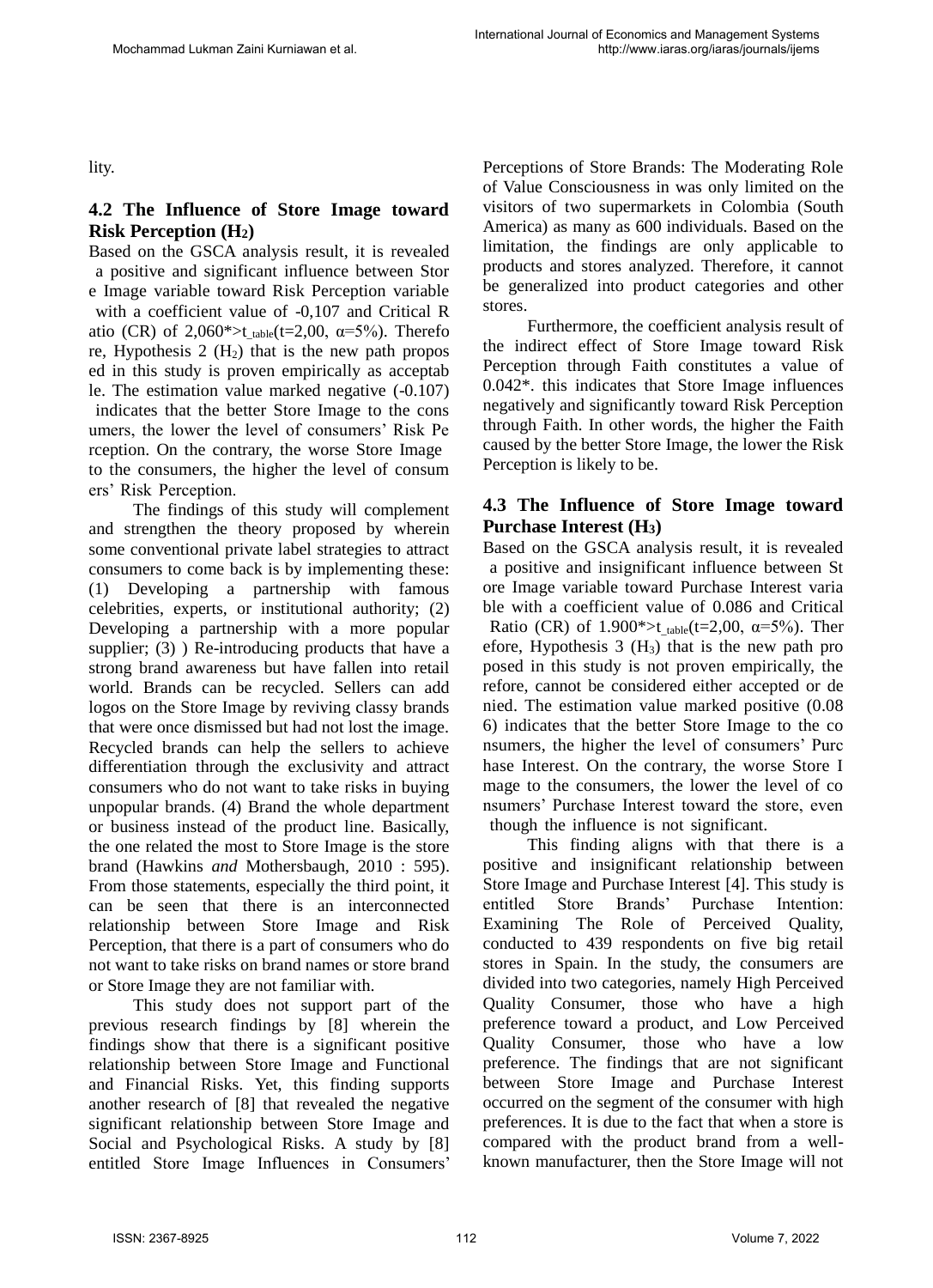become influential to Purchase Interest for consumers because they tend to perceive the popular product brands compared to the brand of local stores.

This study does not support that there is a positive and significant relationship between Store Image and Purchase Interest [16]. The study entitled The Effect of Store Name, Brand Name and Price Discounts on Consumers' Evaluations and Purchase Intentions is aimed to develop and test the conceptual model of the stores' names, brands, and discounted prices on the consumers' evaluation (price reference, perception of brand quality, perception of Store Image, and perception of value) toward the Purchase Interest. It was conducted to 309 students who own bikes with an average age of 22 years old, wherein the 50.6% was male students of the State University, Miami, the United States. The object of this study is K-Mart and Ken's Bicycle Shop that were popular local bicycle stores. As well as the Huffy who has a low brand image and Cannondale which has a high brand image. The study is conducted using Regression analysis.

This research finding also does not support the research by [26], Purchase Intention for a Private Label Brand: Direct Impact of Factors Including Price Sensitivity, Understanding Brand, Image of Private Brands and Mental Image of Store; (case Study: Etka Chain Stores), that was aimed to examine the direct effect of the variable of price sensitivity, Brand Introduction, private label, and Store Image toward Purchase Interest of Etka products. Besides, it also examined any factor that became the primary consideration of Purchase Decision on the network of Etka stores. This study involved 300 consumers of Etka brand products in the network of Etka stores in Teheran, Iran, using Regression technique of analysis, it is acknowledged that there is a positive and significant relationship between Store Image and Purchase Interest from the products that use the private label, in this case, was Etka.

### **4.4 The Influence of Faith toward Risk Perception (H4)**

Based on the GSCA analysis result, it is revealed a negative and significant influence between Fait h variable toward Risk Perception variable with a coefficient value of -0.243 and Critical Ratio (C R) of 3.200\*>t table(t=2,00,  $\alpha$ =5%). Therefore, Hy pothesis  $4 \text{ (H}_4)$  that is proposed in this study is p

roven empirically acceptable. The estimation valu e marked negative (-0.243) indicates that the high er the Faith level of the consumers, the lower the level of consumers' Risk Perception. On the con trary, the lower the faith of the consumers, the hi gher the level of consumers' Risk Perception.

Indeed, the findings in this study are a novelty due to the lack of empirical studies that examine the influence of Faith to Risk Perception, it will further complement and contribute to the Consumer Decision Model proposed by Howard *et al*., (1988), which is the basis of this dissertation research.

This finding strengthens the theory proposed by Halliburton and Poenaru (2010) and [42] that state that Faith guarantees a successful business relationship specifically the ones involving a high level of Risks and uncertainty.

This finding also supports the theory proposed by Kotler (2002:100) in which in the evaluation stages toward purchase a decision, consumers will make a decision on the brand selection and perhaps also form an intention to purchase the most favorable brand. Yet, there are two factors that can intervene between the purchase intention and purchase decision. The first factor is others' attitude. It refers to how far someone else's attitude can limit someone's alternative choices depending on two aspects including the intensity of others' negative attitude toward the favorable alternatives and the consumers' motivation to adjust with others' desires. The influence of others becomes more complex when close colleagues have opposing opinions and the consumer wants to please them all. The second factor is the situational factors that are incidental and can alter the purchase intention suddenly. This is why the choice toward brand and purchase intention are not completely reliable as a predictor of purchase behavior. Similar to consumer decision to alter, postpone, or avoid purchase decision that is heavily influenced by the risks. The number of risks experienced is varied depending on the amount of money put at risk, the number of uncertain attributes, and the degree of consumer's self-reliance. Such statement indicates that there is an interconnected relationship between Faith and Risk Perception wherein the number of Risks experienced by consumers depend on the degree of Faith within the consumers. This aligns with the novelty of this study that argues that there is a negative and significant relationship between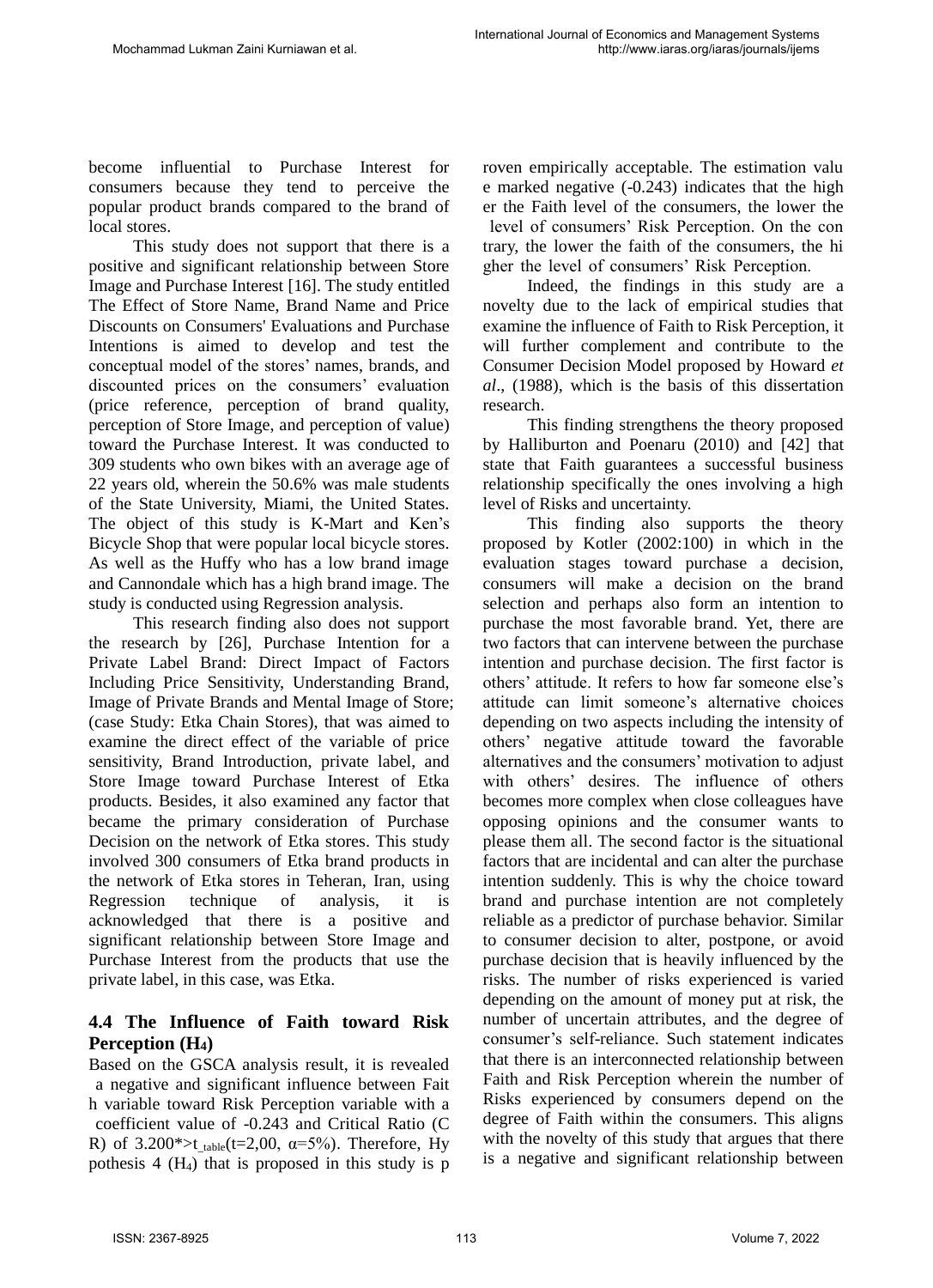Faith and Risk Perception.

## **4.5. The Influence of Faith toward Purchase Interest (H5)**

Based on the GSCA analysis result, it is revealed a positive and insignificant influence between St ore Image variable toward Purchase Interest varia ble with a coefficient value of 0.151 and Critical Ratio (CR) of 2.380\*>t  $_{table}(t=2,00, \alpha=5%$ ). Ther efore, Hypothesis  $5 \text{ (H}_5)$  that is proposed in this study is proven empirically acceptable. The estim ation value marked positive (0.151) indicates that the better the Faith of the consumers, the higher the level of consumers' Purchase Interest. On th e contrary, the lower the Faith of the consumers, the lower the level of consumers' Purchase Intere st toward the product.

This finding supports that of Laroche *et al.* (1996) that states Faith has a positive and significant relationship to Purchase Interest, in their study entitled Brand Familiarity and Confidence as Determinants of Purchase Intention: An Empirical Test in a Multiple Brand Context, the aim of the study is to acknowledge the relationship between Brand Introduction, consumer Faith toward brand evaluation, brand attitude, and Purchase Interest, that involved 413 respondents consumers of cough medicine in the metropolitan area of Eastern Canada, using the SEM technique of analysis.

The findings in this research also support those of Geringer *et al.* (2014), that states Faith has a positive and significant relationship to Purchase Interest, which involved 713 students of a state university in the United States of America, used the SEM analytical method, aimed to examine the process of Consumer Decision making related to the purchase of grapes in Europe by the generation Y, and entitled When Generation Y Buy's European Wine: A Consumer Decision Making Model.

The research findings will also enrich and complement the theory proposed by Howard and Sheth (1969), and Bergkvist (2004), which argue that in marketing, Faith is considered the predictor of Purchase Interest instead of relationship moderator between attitude and intention.

The analysis result on the indirect influence c onducted on the variable of Faith toward Purchase Decision through Purchase Interest results on a *t\_stat istics* value of 2,253. This shows that there is signi ficant influence between Faith and Purchase Deci sion through Purchase Interest.

Similar to the analysis on the Coefficient of the indirect effect to Faith toward Purchase Decision through Purchase Interest that shows a value of 0.053 that indicates that Faith influences positively and significantly toward Purchase Decision through Purchase Interest. This indicates that the higher Purchase Interest caused by the higher Faith increases the tendency to improve the Purchase Decision.

### **4.6 The Influence of Risk Perception toward Purchase Interest (H6)**

Based on the GSCA analysis result, it is revealed a negative and significant influence between Ris k Perception variable toward Purchase Interest va riable with a coefficient value of -0.126 and Criti cal Ratio (CR) of 2.270\*>t table(t=2,00,  $\alpha$ =5%). T herefore, Hypothesis  $6$  (H<sub>6</sub>) that is proposed in the is study is proven empirically acceptable. The est imation value marked positive (0.151) indicates t hat the higher the Risk Perception of the consum ers, the lower the level of consumers' Purchase I nterest. On the contrary, the lower the Risk Perce ption of the consumers, the higher the level of c onsumers' Purchase Interest toward the product.

The research findings support the previous ones conducted by Teo and Liu (2007) that shows there is a negative and significant influence between Risk Perception and Purchase Interest in a study entitled Consumer Trust in e-Commerce in the United States, Singapore and China, which involved 2,913 respondents, the user of e-commerce in the United States, Singapore, and China, used the SEM technique of analysis, was aimed to analyze the antecedent and consequence of consumer Faith in the United States, Singapore and China.

The findings in this research also support those of Chang and Chen [5] that shows there is a negative and significant influence between Risk Perception and Purchase Interest, *The Impact of Online Store Environment Cues on Purchase Intention: Trust and Perceived Risk as a Mediator*, that involved 628 online respondents, used the SEM method of analysis, was aimed to investigate whether the online environment (website quality and name) influence consumer Purchase Interest toward online retailers and whether the effect of consumer Faith mediation and Risks.

The findings in this research also support the study conducted by Kim *et al.* (2008), that shows there is a negative and significant influence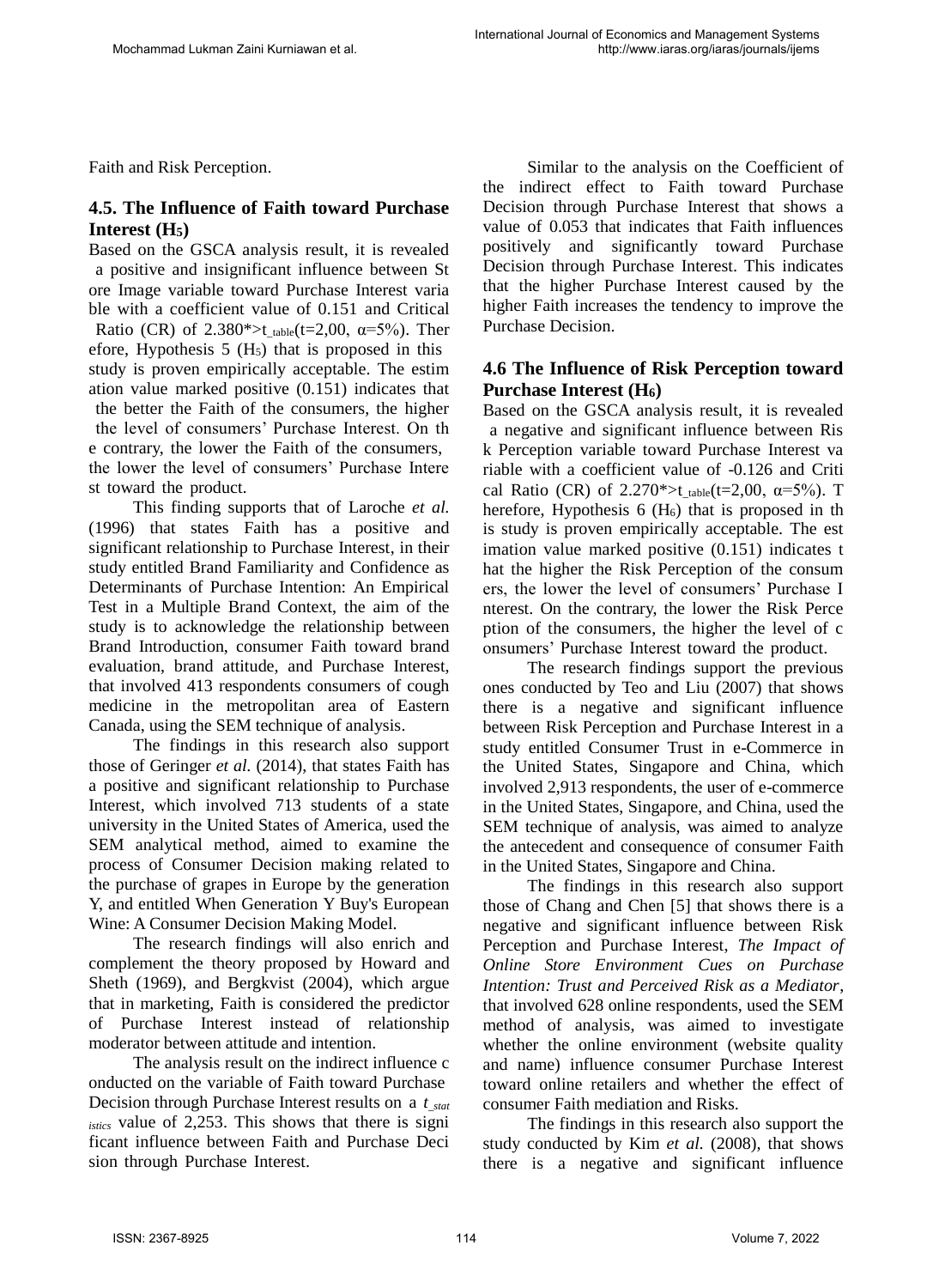between Risk Perception and Purchase Interest, entitled A Trust-Based Consumer Decision-Making Model in Electronic Commerce: The Role of Trust, Perceived Risk, and their Antecedents, that involved 468 online respondents, used the SEM method of analysis, was aimed to examine the theoretical framework which depicts the process of decisionmaking based on Faith used by consumers during the purchase, in the research.

The findings in this research also support the study conducted by [46], that shows there is a negative and significant influence between Risk Perception and Purchase Interest, toward their research entitled The Effect of Store Image and Service Quality on Brand Image and Purchase Intention for Private Label Brands, that involved 360 respondents online chosen randomly in Taiwan and used the SEM method of analysis.

The findings in this research also support the study conducted by Zhu *et al.* (2011), that shows there is a negative and significant influence between Risk Perception and Purchase Interest, on a study that involved 705 online respondents in Taiwan, was aimed to predict consumer Purchase Interest, integrate Faith and Risk into a model to be tested on its impact empirically, used the SEM method of analysis, on a study entitled Mr. Risk! Please Trust Me: Trust Antecedents that Increase Online Consumer Purchase Intention.

The findings in this research also support those of [9], that shows there is a negative and significant influence between Risk Perception and Purchase Interest, which is entitled *Effects of Store Image and Store Brand Price-Image on Store Brand Purchase Intention: Application to an Emerging Market*, that was aimed to investigate the influence of Store Image, price image, and Risks toward Purchase Interest within the context of a developing market in Brazil, which involved 379 respondents, and used the SEM method of analysis.

The research findings will also enrich and complement the theory proposed by [27], states that consumer satisfaction is determined by a postpurchase evaluation over a product or service. Consumers must evaluate the significance of their own choices when they integrate the products into their daily lives. Satisfaction is important for the sellers as it influences future sales. The concept of marketing indicates that consumer satisfaction must be a focal point of marketing practices. Studies show that positive satisfaction affects consumer Purchase Interest. Other studies show that satisfied consumers would be willing to purchase more for themselves what they consider favorable. The newest studies reveal that the high level of satisfaction can be interpreted as brand loyalty, which is the strategic objective that is the most important of marketing management around the world. Besides, consumers who have a long-term relationship with a brand show that the high risk faced by them will shift due to the loyalty they generate [27]. The theory indicates that there is an interconnected relationship between Risk Perception and Purchase Interest wherein the consumer satisfaction will influence Purchase Interest and Risk Perception can be minimalized.

### **5 Conclusions and recommendations**

Based on the descriptive and inferential analysis using the GSCA – Generalized Structured Component Analysis, as well as the discussion of analysis result toward each variable in this study, it can be concluded as follows: (1) Store Image positively and significantly influences Faith and negatively influences Risk Perception. The Store Image does not directly influence Purchase Interest, yet, through Faith and Risk Perception. (2) Faith negatively and significantly influences the Risk Perception and positively and significantly influences the Purchase Interest. (3) Risk Perception negatively and significantly influences Purchase Interest.

Recommendation for Future Research: (1) The conceptual model developed by the research is based on the Consumer Decision Model proposed by Howard et al. (1988) by adding new variables and also relationship path. For future research, it is recommended to include additional variables and relationship path that is adjusted to the research theme. (2) This study is conducted only in a limited area of Malang Raya comprises of Malang city, Batu city, and Malang District to the consumers of 7 gift shops located in those areas. It is recommended for future research to widen the scope of areas with a wider range of research object so that the findings can be generalized more widely. (3) This study is only conducted on gift shops visitors at the moment. Future research should be conducted on consumers who purchase online in accordance with the purchase trend in the future.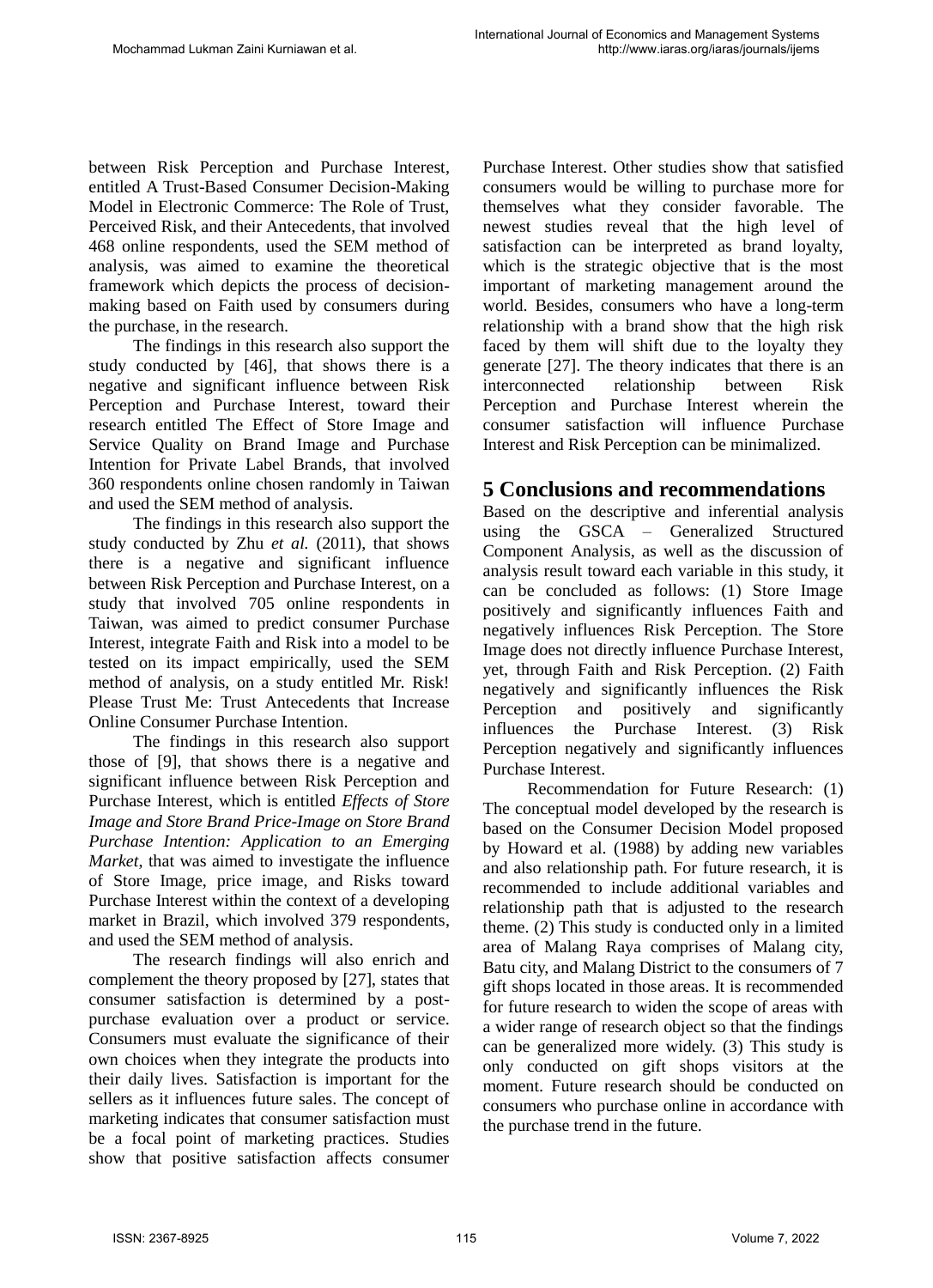#### *References:*

- [1] Bao, J., Pan, J., & Wang, J. (2011). The illiquidity of corporate bonds. *The Journal of Finance*, *66*(3), 911-946. https://doi.org/10.1111/j.1540- 6261.2011.01655.x
- [2] Batra, R., & Sinha, I. (2000). Consumerlevel factors moderating the success of private label brands. *Journal of retailing*, *76*(2), 175-191. 10.1016/S0022-4359(00)00027-0
- [3] Bruce, A. H., Franke, G. R., & Mothersbaugh, D. L. (2004). Information content and consumer readership of print ads: a comparison of search and experience products. *Journal of the Academy of Marketing Science*, *32*(1), 20. 10.1108/09590550910999343
- [4] Calvo-Porral, C., & Lévy-Mangin, J. P. (2017). Store brands' purchase intention: Examining the role of perceived quality. *European Research on Management and Business Economics*, *23*(2), 90-95. 10.1016/j.iedeen.2016.10.001
- [5] das, Y. S., & Chang, C. H. (2012). Enhance green purchase intentions: The roles of green perceived value, green perceived risk, and green trust. *Management Decision*, *50*(3), 502- 520.

https://doi.org/10.18860/iq.v1i1.5957

- [6] Chien, S., Yu, C., Wang, Y., & Kuo, P. L. (2014). Improving the perceived quality of private brands using cobranding: The role of brand equity and store image. *International Journal of Management and Sustainability*, *3*(9), 540-551.
- [7] Das, G. (2014). Impact of store image on store loyalty and purchase intention: does

it vary across gender?. *International Journal of Electronic Marketing and Retailing*, *6*(1), 52-71. 10.1504/IJEMR.2014.064877

- [8] Delgado-Ballester, E., Hernandez-Espallardo, M., & Rodriguez-Orejuela, A. (2014). Store image influences in consumers' perceptions of store brands: the moderating role of value consciousness. *European Journal of Marketing*, *48*(9/10), 1850-1869. https://doi.org/10.1108/EJM-02-2012- 0087
- [9] Diallo, M. F. (2012). Effects of store image and store brand price-image on store brand purchase intention: Application to an emerging market. *Journal of Retailing and Consumer Services*, *19*(3), 360-367.
- [10] Dou, W., Lim, K. H., Su, C., Zhou, N., & Cui, N. (2010). Brand positioning strategy using search engine marketing. *Mis Quarterly*, 261-279. https://doi.org/10.1016/j.jretconser.2012. 03.010
- [11] Earle, T. C. (2009). Trust, confidence, and the 2008 global financial crisis. *Risk Analysis: An International Journal*, *29*(6), 785-792. https://doi.org/10.1111/j.1539- 6924.2009.01230.x
- [12] Erdil, T. S. (2015). Effects of customer brand perceptions on store image and purchase intention: An application in apparel clothing. *Procedia-Social and Behavioral Sciences*, *207*, 196-205. https://doi.org/10.1016/j.sbspro.2015.10. 088
- [13] Diallo, M., Chandon, J. L., Cliquet, G., & Philippe, J. (2013). Factors influencing consumer behaviour towards store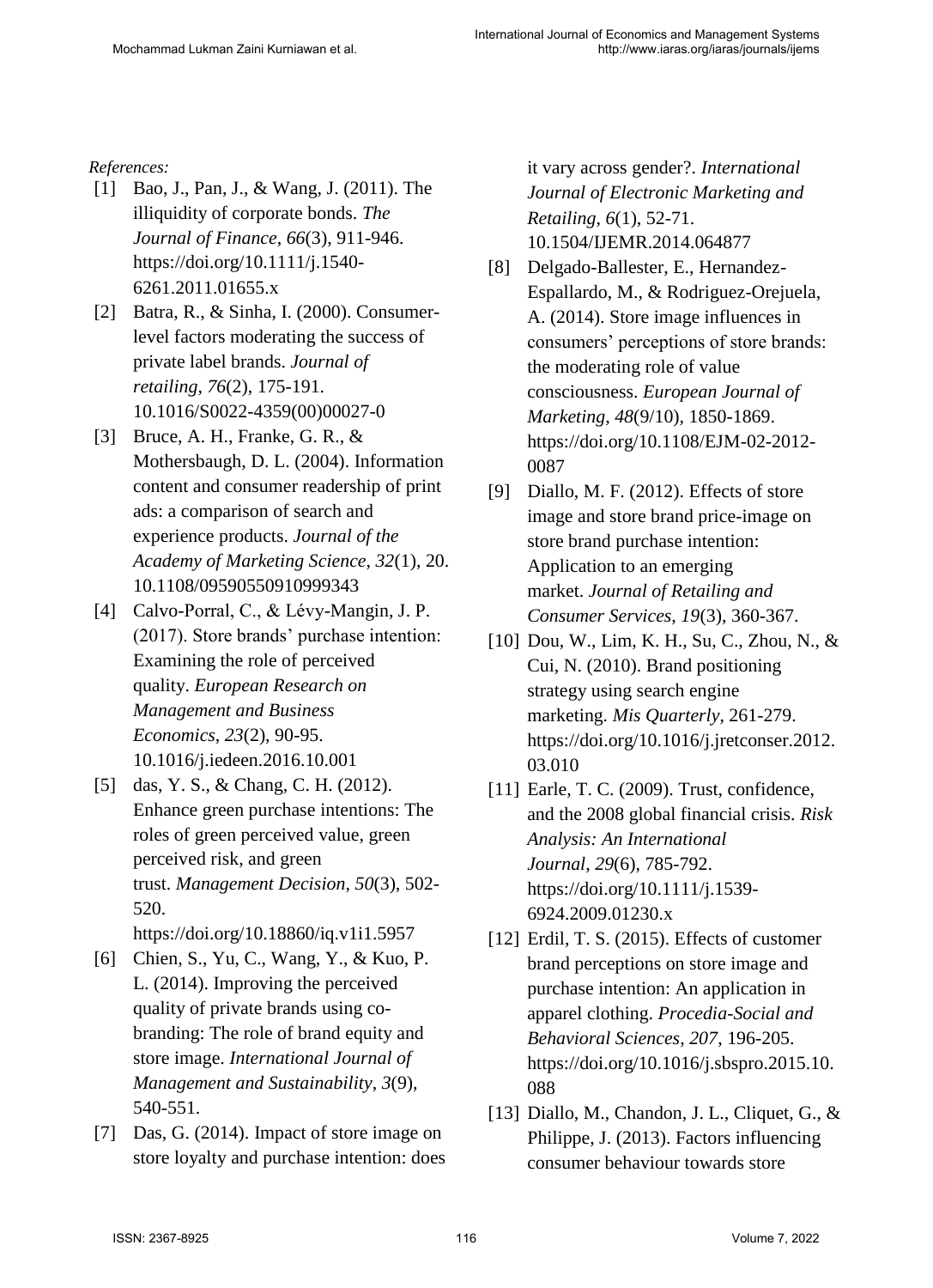brands: evidence from the French market. *International Journal of Retail & Distribution Management*, *41*(6), 422- 441.

https://doi.org/10.1108/09590551311330 816

- [14] Foxall, G. (2016). *Consumers in context: The BPM research program*. Routledge.
- [15] Geringer, J. M., Tallman, S., & Olsen, D. M. (2000). Product and international diversification among Japanese multinational firms. *Strategic Management Journal*, *21*(1), 51-80. https://doi.org/10.1002/(SICI)1097- 0266(200001)21:1<51::AID-SMJ77>3.0.CO;2-K
- [16] Grewal, D., Krishnan, R., Baker, J., & Borin, N. (1998). The effect of store name, brand name and price discounts on consumers' evaluations and purchase intentions. *Journal of retailing*, *74*(3), 331-352. https://doi.org/10.1016/S0022- 4359(99)80099-2
- [17] Gupta, S., Zhang, H., Lu, Y., & Zhao, L. (2014). What motivates customers to participate in social commerce? The impact of technological environments and virtual customer experiences. *Information & Management*, *51*(8), 1017-1030. https://doi.org/10.1016/j.im.2014.07.005
- [18] Halliburton, C., & Poenaru, A. (2010). The role of trust in consumer relationships. *ESCP Europe Business School*, 1-17.
- [19] Hanzaee, K. H., & Taghipourian, M. J. (2012). The effects of brand credibility and prestige on consumers purchase intention in low and high product involvement. *Journal of Basic and Applied Scientific Research*, *2*(2), 1281- 1291.
- [20] Hawkins, D. I., & Mothersbaugh, D. L. (2010). *Consumer behavior: Building marketing strategy*. Boston: McGraw-Hill Irwin,.
- [21] Howard, D. R., Selin, S. W., Udd, E., & Cable, T. T. (1988). An analysis of consumer loyalty to municipal recreation programs.
- [22] Howard, J.A. and Sheth J.N. (1969). *The Theory of Buyer Behavior.* New York: John Wiley and Sons.
- [23] Hurlock, E. B. (1990). *Developmental Psychology Edition 5*. Jakarta: Erlangga.
- [24] Hwang, H., & Park, S. (2009). *GeSCA*. Montreal: McGill University.
- [25] Joreskog, K. G. (1969). *A General Approach to Confirmatory Maximum Likelihood Factor Analysis*. Psychometric, 34, (2).
- [26] Karampour, A., & Ahmadinejad, B. (2014). Purchase Intention for a Private Label Brand: Direct Impact of Factors including Price Sensitivity, Understanding Brand, Image of Private Brands and Mental Image of Store: Case Study: Etka Chain Stores. *Kuwait Chapter of Arabian Journal of business and management review*, *33*(2534), 1-10.
- [27] Kardes, F. R., Cline, T. W., & Cronley, M. L. (2011). *Consumer behavior: science and practice*. Cengage Learning, Incorporated.
- [28] Kim, D. J., & Lee, F. DL, dan Rao HR 2008. Antecendents of consumer trust in B-to-C electronic commerce. In *Proceedings of Ninth Americans Conference on Information Systems*, 157- 167.
- [29] Kim, J., & Lennon, S. J. (2013). Effects of reputation and website quality on online consumers' emotion, perceived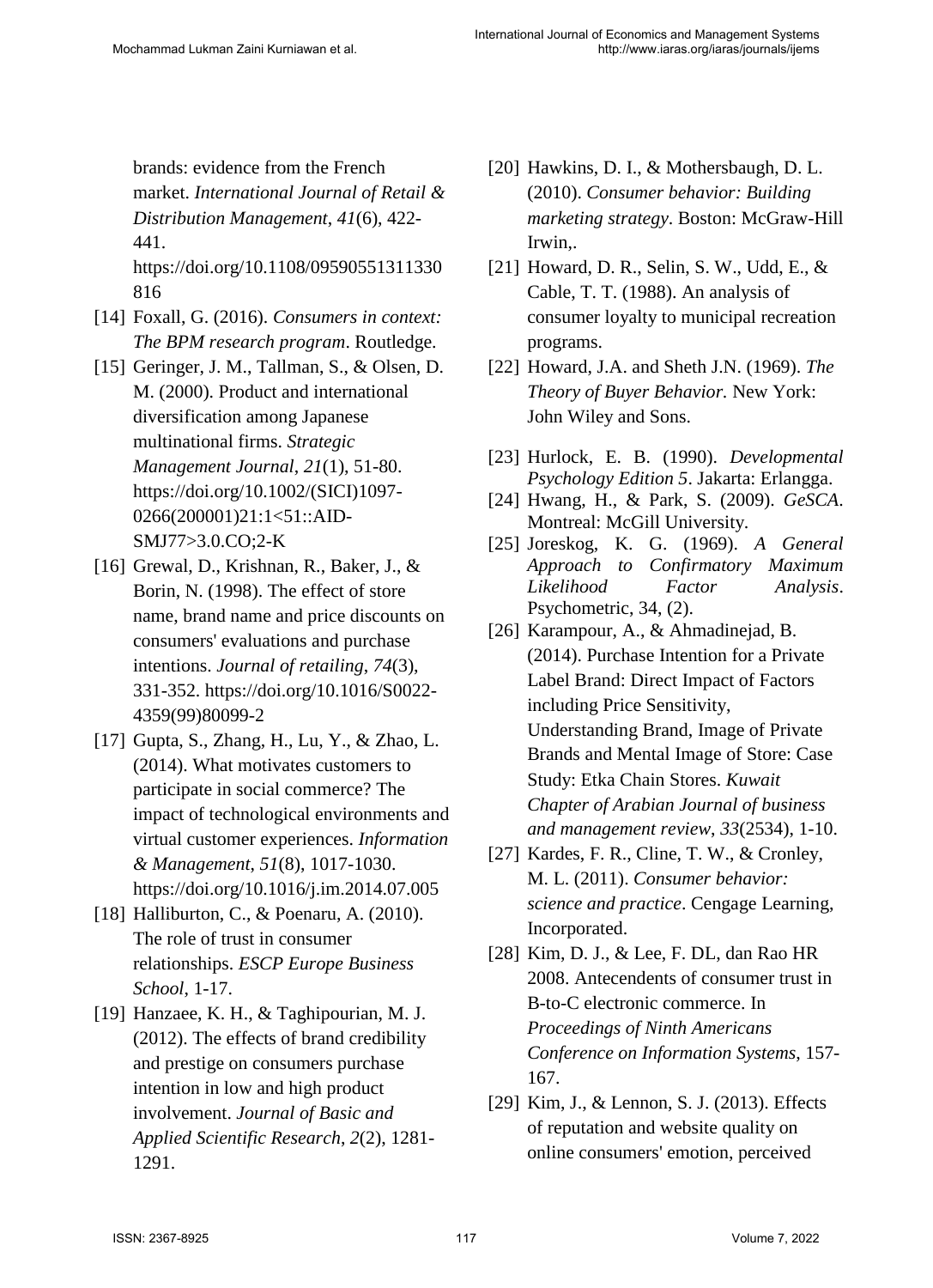risk and purchase intention: Based on the stimulus-organism-response model. *Journal of Research in Interactive Marketing*, *7*(1), 33-56. https://doi.org/10.1108/17505931311316 734

- [30] Kotler, P. (2002). *Marketing places*. Simon and Schuster.
- [31] Kotler, P., & Keller, K. L. (2012). Marketing management: Global edition. *Harlow: Pearson*, *56*.
- [32] Laura, R. N. (2014). Perception of risk and the attribution of responsibility for accidents. *Risk analysis*, *34*(3), 514-528. https://doi.org/10.1111/risa.12118
- [33] Laroche, M., Kalamas, M., & Cleveland, M. (2005). Shades of green: linking environmental locus of control and proenvironmental behaviors. *Journal of Consumer Marketing*, *22*(4), 198-212. https://doi.org/10.1108/07363760510605 317
- [34] Lysonski, S., & Durvasula, S. (2013). Consumer decision making styles in retailing: evolution of mindsets and psychological impacts. *Journal of Consumer Marketing*, *30*(1), 75-87. https://doi.org/10.1108/07363761311290 858
- [35] Luhmann, N. (2000). Familiarity, confidence, trust: Problems and alternatives. *Trust: Making and breaking cooperative relations*, *6*, 94-107.
- [36] Martineau, P. (1958). *The personality of the retail store*.
- [37] Mazursky, D., & Jacoby, J. (1986). Exploring the development of store images. *Journal of retailing*, *62*(2), 145- 165.
- [38] Park, M., & Lennon, S. J. (2009). Brand name and promotion in online shopping

contexts. *Journal of Fashion Marketing and Management: An International Journal*, *13*(2), 149-160. https://doi.org/10.1108/13612020910957 680

- [39] Peter J. P. & Olson J. C. (2010). *Consumer Behavior and Marketing Strategi 9th ed*. New York, USA: Mc Graw Hill.
- [40] Ring, P. S., & Van de Ven, A. H. (1992). Structuring cooperative relationships between organizations. *Strategic management journal*, *13*(7), 483-498.
- [41] Semeijn, J., Van Riel, A. C., & Ambrosini, A. B. (2004). Consumer evaluations of store brands: effects of store image and product attributes. *Journal of Retailing and Consumer Services*, *11*(4), 247-258. https://doi.org/10.1016/S0969- 6989(03)00051-1
- [42] Singh, S. (2015). The effect of perceived risk dimensions on purchase intention. *American Journal of Business, 30*(4), 218–230. https://doi.org/10.1108/AJB-10-2014-0055
- [43] Solomon, M. R. & Tuten, T. L. (2017). *Social media marketing*. Sage.
- [44] Sproles, E. K., & Sproles, G. B. (1990). Consumer decision‐ making styles as a function of individual learning styles. *Journal of Consumer Affairs*, *24*(1), 134-147. https://doi.org/10.1111/j.1745- 6606.1990.tb00262.x
- [45] Teo, T. S., & Liu, J. (2007). Consumer trust in e-commerce in the United States, Singapore and China. *Omega*, *35*(1), 22- 38. https://doi.org/10.1016/j.omega.2005.02. 001